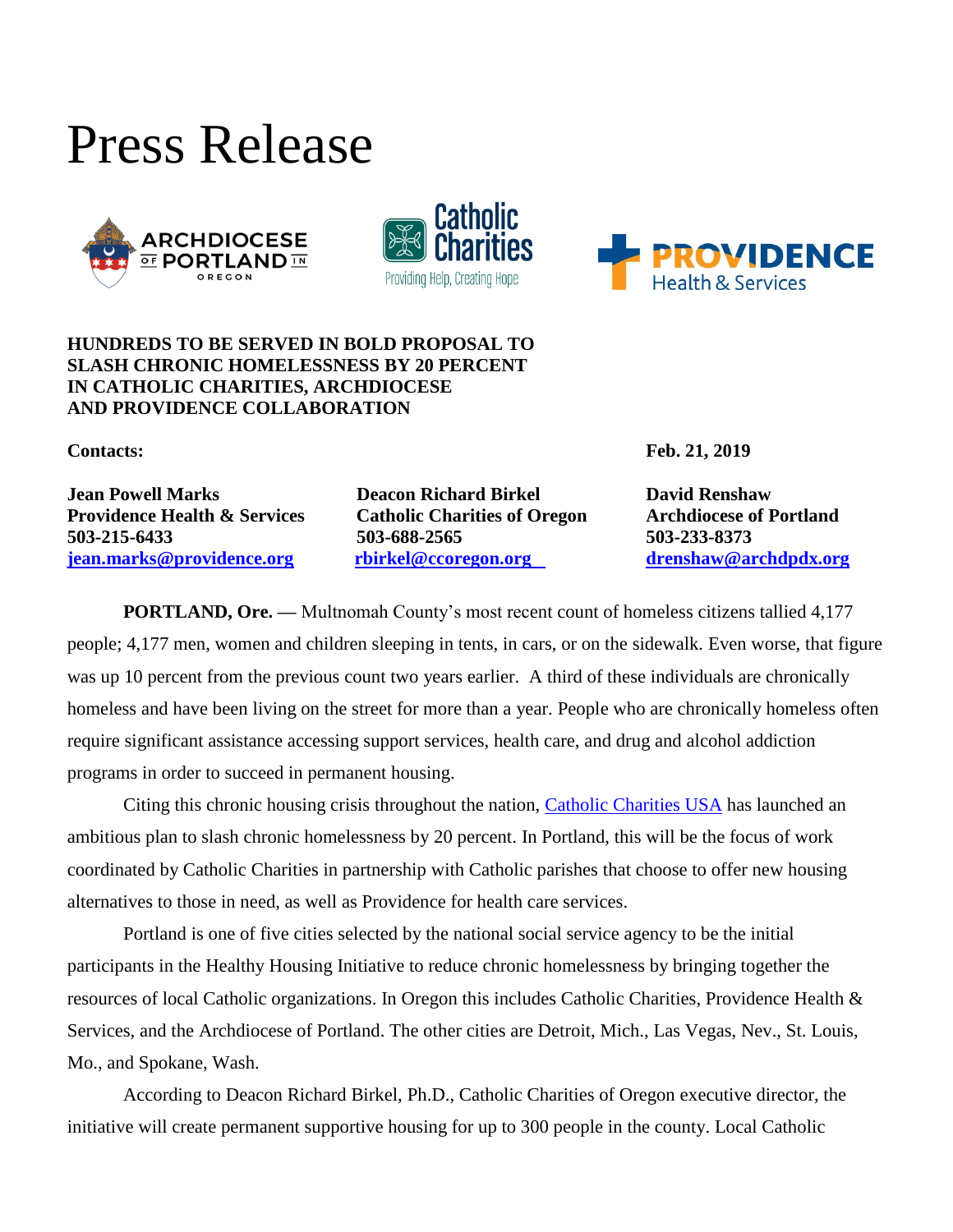parishes are integral to the success of the initiative. "Our first step is to meet with parishes to learn of their interest and support for potential projects that could be built on their property or repurpose existing buildings that are not in use," said Birkel. "We are working with the Archdiocese of Portland to create an inventory of properties in the area that can help with our goal of serving those who are chronically homeless."

The projects will include small buildings with as few as five and as many as 50 units that can be more easily integrated into parish neighborhoods. The proposals would include a mix of new development and repurposing of existing facilities.

"As people of faith and partners with the communities we live in, we want to help address the issue of homelessness," said the Most Rev. Alexander K. Sample, Archbishop of Portland. "The plight of our neighbors on the streets weighs on the hearts and minds of so many of us. We are grateful for this opportunity to work together with Catholic Charities and Providence to be part of the solution and provide practical help to those who are desperate for adequate housing and health care."

In addition to providing housing stability, the initiative will help those served to become selfsufficient through access to financial empowerment services, employment or income assistance and participation in mental and physical health services. The proposal is projected to decrease hospital readmission rates for the newly-housed individuals by at least 50 percent and connect 100 percent of them with primary health care and behavioral health services within 5 years.

"At Providence our Mission calls us to care for the poor and vulnerable," said Lisa Vance, Providence Health & Services Oregon chief executive. "We believe health is a human right, and partnering with Catholic Charities and the Archdiocese is an innovative and meaningful way to make a difference. So many people who experience chronic homelessness are also dealing with serious mental illness, disabilities, substance abuse disorders and chronic health conditions."

[Catholic Charities of Oregon](https://www.catholiccharitiesoregon.org/) already has a successful record of creating [affordable housing](https://www.catholiccharitiesoregon.org/provide-shelter/) and support services for many who are homeless. The organization's housing transitions program serves more than 1,000 women annually. The Kenton Women's Village provides transitional housing with intensive case management for up to 20 women at a time, and in the first 18 months the program housed 21 formerly chronically homeless women. A strong indicator of success is that 80 percent of the participants remain in housing a year after entering the programs.

Catholic Charities will build on this success by partnering with Providence to deepen the connections between health and housing. Additional partners, including financial institutions, foundations and local and federal governments, also will collaborate in the multimillion dollar effort.